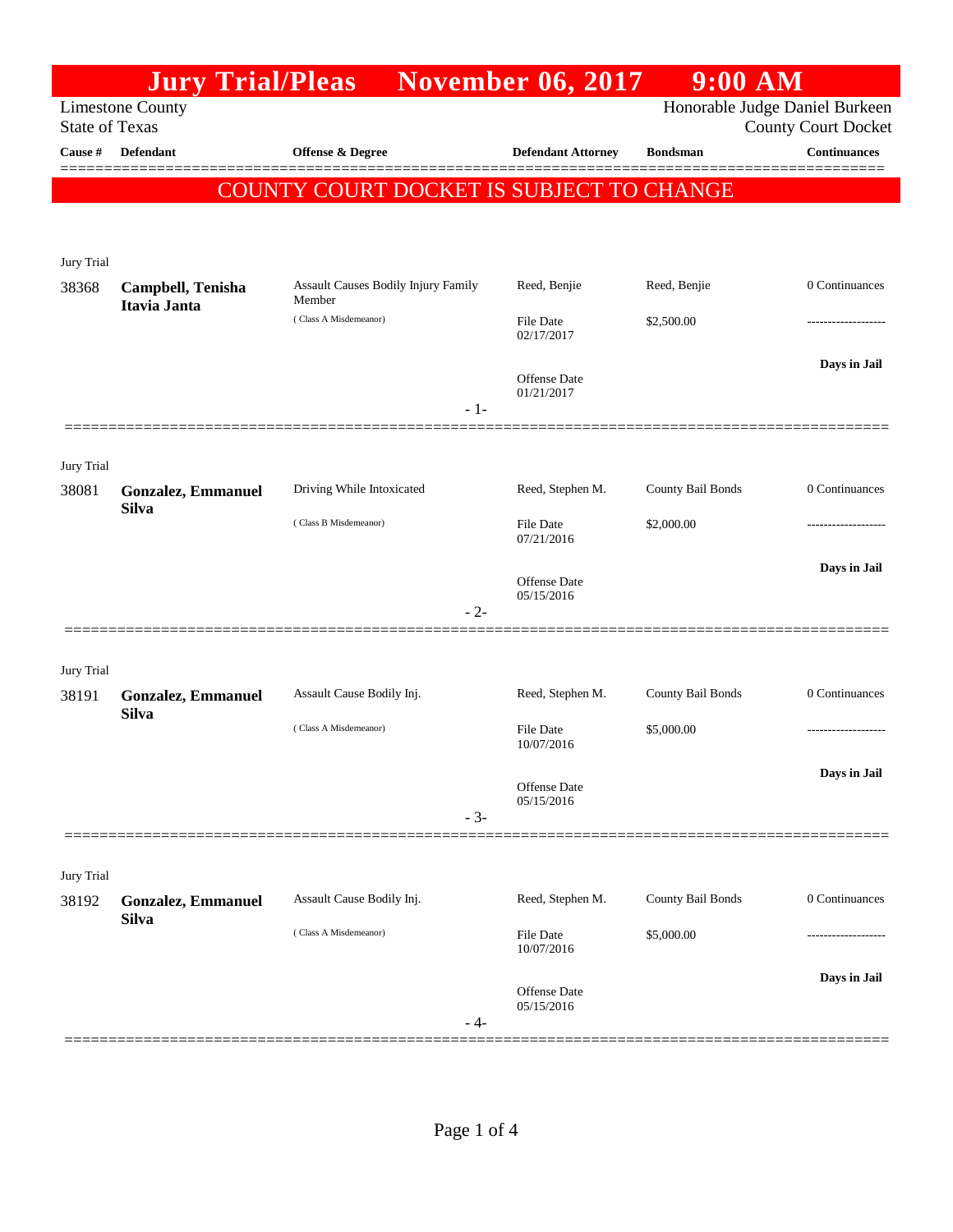|                                                                                    | <b>Jury Trial/Pleas</b>  |                                                                          | <b>November 06, 2017</b>                | $9:00$ AM                       |                            |
|------------------------------------------------------------------------------------|--------------------------|--------------------------------------------------------------------------|-----------------------------------------|---------------------------------|----------------------------|
| <b>Limestone County</b><br>Honorable Judge Daniel Burkeen<br><b>State of Texas</b> |                          |                                                                          |                                         |                                 | <b>County Court Docket</b> |
| Cause #                                                                            | Defendant                | <b>Offense &amp; Degree</b>                                              | <b>Defendant Attorney</b>               | <b>Bondsman</b>                 | <b>Continuances</b>        |
|                                                                                    |                          | COUNTY COURT DOCKET IS SUBJECT TO CHANGE                                 |                                         |                                 |                            |
|                                                                                    |                          |                                                                          |                                         |                                 |                            |
| Jury Trial                                                                         |                          |                                                                          | Chris Martin                            |                                 |                            |
| 38302                                                                              | <b>Hahn, Adolf Henry</b> | Terroristic Threat Of Family/Household<br>(Class A Misdemeanor)<br>$-5-$ |                                         | County Bail Bonds<br>\$3,000.00 | 7 Continuances             |
|                                                                                    |                          |                                                                          | File Date<br>01/09/2017                 |                                 | ------------------         |
|                                                                                    |                          |                                                                          | Offense Date                            |                                 | Days in Jail               |
|                                                                                    |                          |                                                                          | 11/17/2016                              |                                 |                            |
|                                                                                    |                          |                                                                          |                                         |                                 |                            |
| Jury Trial                                                                         |                          |                                                                          |                                         |                                 |                            |
| 38212                                                                              | Hahn, Henry Adolph       | Terroristic Threat Causes Of Fear<br><b>Imminet SBI</b>                  | Chris Martin                            | County Bail Bonds               | 9 Continuances             |
|                                                                                    |                          | (Class B Misdemeanor)                                                    | <b>File Date</b><br>10/20/2016          | \$5,000.00                      |                            |
|                                                                                    |                          |                                                                          |                                         |                                 | Days in Jail               |
|                                                                                    |                          |                                                                          | Offense Date<br>09/10/2016              |                                 |                            |
|                                                                                    |                          | - 6-                                                                     |                                         |                                 |                            |
|                                                                                    |                          |                                                                          |                                         |                                 |                            |
| Jury Trial<br>38288                                                                | Hahn, Henry Adolph       | Viol Bond/Protective Order<br>(Class A Misdemeanor)                      | Chris Martin                            | County Bail Bonds               | 7 Continuances             |
|                                                                                    |                          |                                                                          | <b>File Date</b><br>12/29/2016          | \$3,000.00                      | -------------------        |
|                                                                                    |                          |                                                                          |                                         |                                 | Days in Jail               |
|                                                                                    |                          |                                                                          | <b>Offense Date</b><br>11/22/2016       |                                 |                            |
|                                                                                    |                          | $-7-$                                                                    |                                         |                                 |                            |
| Jury Trial                                                                         |                          |                                                                          |                                         |                                 |                            |
| 38289                                                                              | Hahn, Henry Adolph       | Viol Bond/Protective Order<br>(Class A Misdemeanor)                      | Chris Martin<br>File Date<br>12/29/2016 | County Bail Bonds<br>\$3,000.00 | 7 Continuances             |
|                                                                                    |                          |                                                                          |                                         |                                 |                            |
|                                                                                    |                          |                                                                          |                                         |                                 | Days in Jail               |
|                                                                                    |                          | $-8-$                                                                    | Offense Date<br>12/06/2016              |                                 |                            |
|                                                                                    |                          |                                                                          |                                         |                                 |                            |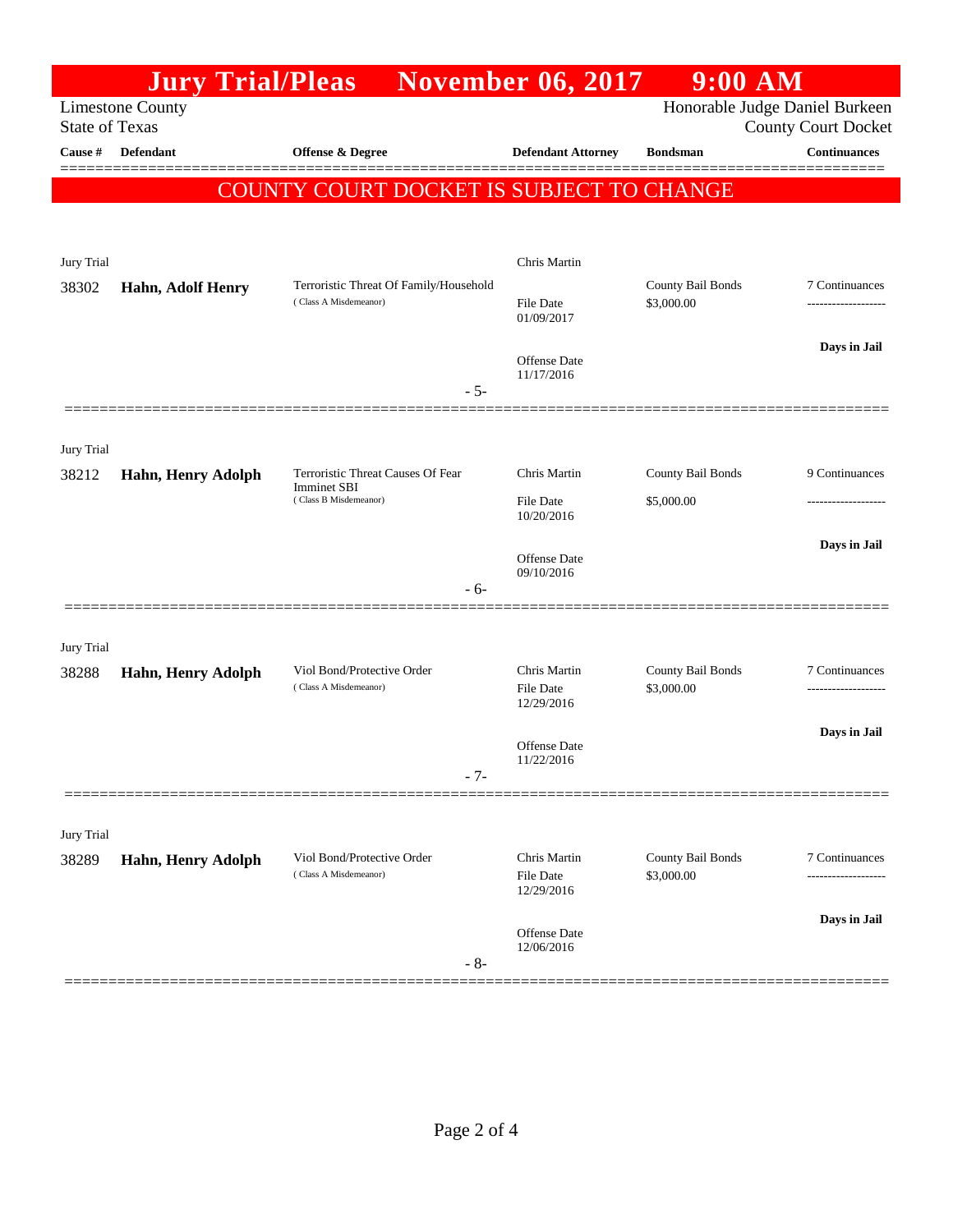|                                                                                                                  | <b>Jury Trial/Pleas</b>    |                                                      | <b>November 06, 2017</b>                    | $9:00$ AM                                            |                     |
|------------------------------------------------------------------------------------------------------------------|----------------------------|------------------------------------------------------|---------------------------------------------|------------------------------------------------------|---------------------|
| Honorable Judge Daniel Burkeen<br><b>Limestone County</b><br><b>State of Texas</b><br><b>County Court Docket</b> |                            |                                                      |                                             |                                                      |                     |
| Cause #                                                                                                          | <b>Defendant</b>           | Offense & Degree                                     | <b>Defendant Attorney</b>                   | <b>Bondsman</b>                                      | <b>Continuances</b> |
|                                                                                                                  |                            | COUNTY COURT DOCKET IS SUBJECT TO CHANGE             |                                             |                                                      |                     |
|                                                                                                                  |                            |                                                      |                                             |                                                      |                     |
| Jury Trial                                                                                                       |                            |                                                      |                                             |                                                      |                     |
| 38070                                                                                                            | <b>Oneal, Russell Gene</b> | <b>Assault Causes Bodily Injury Family</b><br>Member |                                             | Coming To Get You Bail<br><b>Bonds</b><br>\$3,000.00 | 0 Continuances      |
|                                                                                                                  |                            | (Class A Misdemeanor)                                | <b>File Date</b><br>07/01/2016              |                                                      |                     |
|                                                                                                                  |                            |                                                      | Offense Date<br>05/28/2016                  |                                                      | Days in Jail        |
|                                                                                                                  |                            | $-9-$                                                |                                             |                                                      |                     |
| Jury Trial                                                                                                       |                            |                                                      |                                             |                                                      |                     |
| 38175                                                                                                            | <b>Oneal, Russell Gene</b> | Driving W/Lic Inv W/Prev<br>Conv/Susp/W/O Fin Res    |                                             | Coming To Get You Bail<br><b>Bonds</b><br>\$1,500.00 | 0 Continuances      |
|                                                                                                                  |                            | (Class B Misdemeanor)                                | File Date<br>09/15/2016                     |                                                      |                     |
|                                                                                                                  |                            |                                                      | <b>Offense Date</b>                         |                                                      | Days in Jail        |
|                                                                                                                  |                            | $-10-$                                               | 07/04/2016                                  |                                                      |                     |
|                                                                                                                  |                            |                                                      |                                             |                                                      |                     |
| <b>Jury Trial</b><br>38121                                                                                       | Reyes, Sierra Nichole      | False Report To Police Off/Sp Inv/Law                | Reed, Stephen M.                            | County Bail Bonds                                    | 9 Continuances      |
|                                                                                                                  |                            | Enf Empl<br>(Class B Misdemeanor)                    | File Date<br>08/16/2016                     | \$2,000.00                                           | ------------------  |
|                                                                                                                  |                            |                                                      |                                             |                                                      | Days in Jail        |
|                                                                                                                  |                            | $-11-$                                               | Offense Date<br>07/02/2016                  |                                                      |                     |
|                                                                                                                  |                            |                                                      |                                             |                                                      |                     |
| Jury Trial                                                                                                       |                            |                                                      |                                             |                                                      |                     |
| 38122                                                                                                            | Reyes, Sierra Nichole      | <b>Burglary Of Vehicle</b><br>(Class A Misdemeanor)  | Reed, Stephen M.<br>File Date<br>08/16/2016 | County Bail Bonds<br>\$3,000.00                      | 9 Continuances      |
|                                                                                                                  |                            |                                                      | Offense Date<br>07/02/2016                  |                                                      | Days in Jail        |